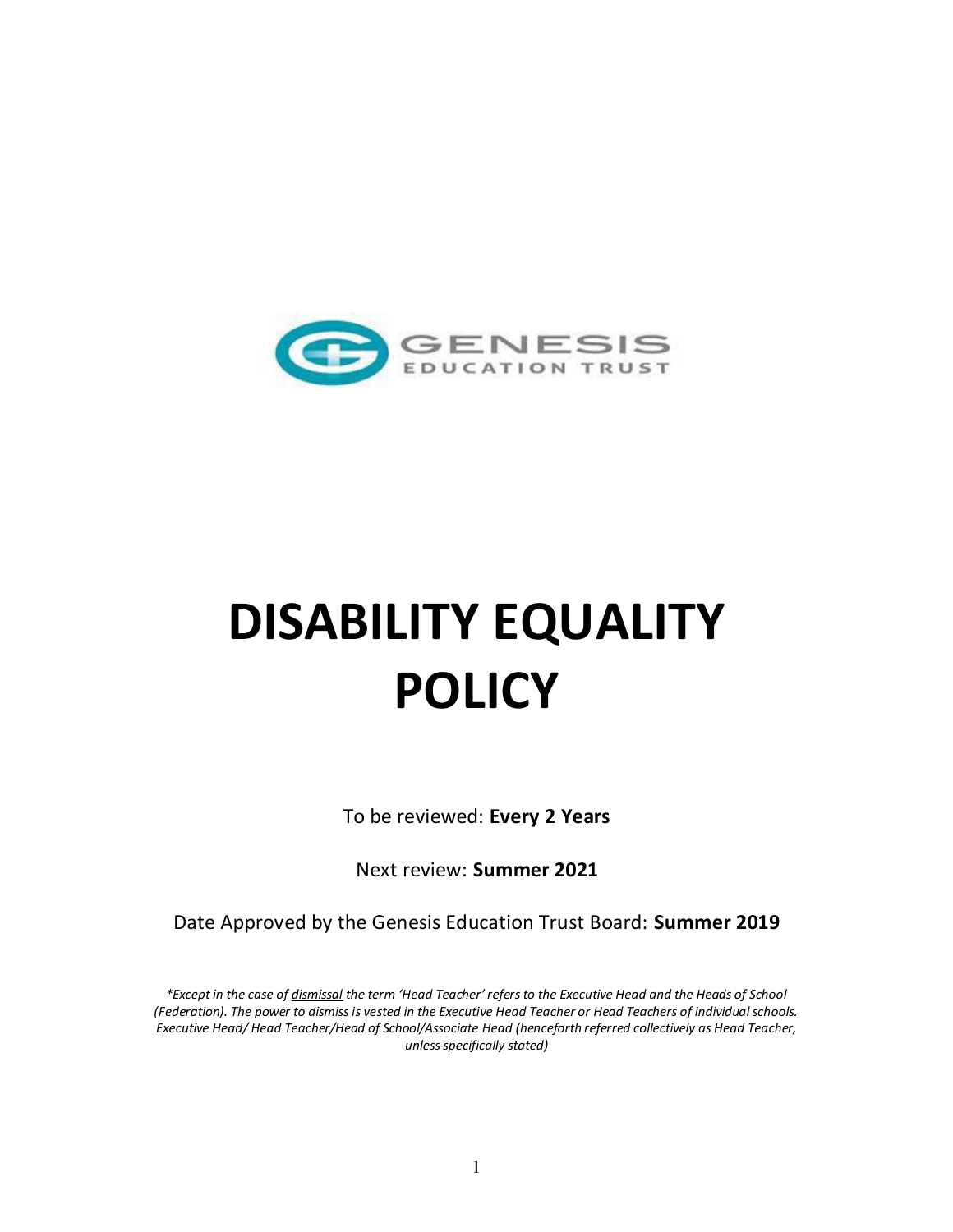## **INTRODUCTION**

The Genesis Education Trust are committed to the fair and equal treatment of all individuals regardless of disability, as stated in its equal opportunities policy. We recognise that choices (e.g. pupil admission, staff selection) have to be made between individuals using proper criteria, and we are opposed to the creation of any unnecessary barriers. We are committed to the Equality Act 2010. The school aims to improve its accessibility and provision for people with disabilities in order that they may participate fully in school life and will continue to address this aim in future planning.

# **DEFINITION**

# **Definition of disability under the Equality Act 2010**

You're disabled under the Equality Act 2010 if you have a physical or mental impairment that has a 'substantial' and 'long-term' negative effect on your ability to do normal daily activities.

## **What 'substantial' and 'long-term' mean**

- 'substantial' is more than minor or trivial, eg it takes much longer than it usually would to complete a daily task like getting dressed
- 'long-term' means 12 months or more, eg a breathing condition that develops as a result of a lung infection

Disability is defined as the loss or limitation of opportunities for people with impairments to take part on an equal basis with others in society due to social and environmental barriers. Impairments or individual medical conditions of any kind, whether they have resulted from injury, illness or birth, become a disability because of the social and physical barriers to independence and equal opportunities faced by people with disabilities.

## **PUBLICITY AND INFORMATION**

The school will ensure that recruitment material clearly states that applications from prospective staff and students with disabilities are welcome. Information materials, such as the school prospectus will, where appropriate, include details of the availability and limitations of support/facilities for people with disabilities. The school web site has been designed to make it easy to read.

## **THE ENVIRONMENT**

The school recognises that currently some areas of the working and studying environment are not fully accessible to people with disabilities and will ensure that all future renovations improve this situation.